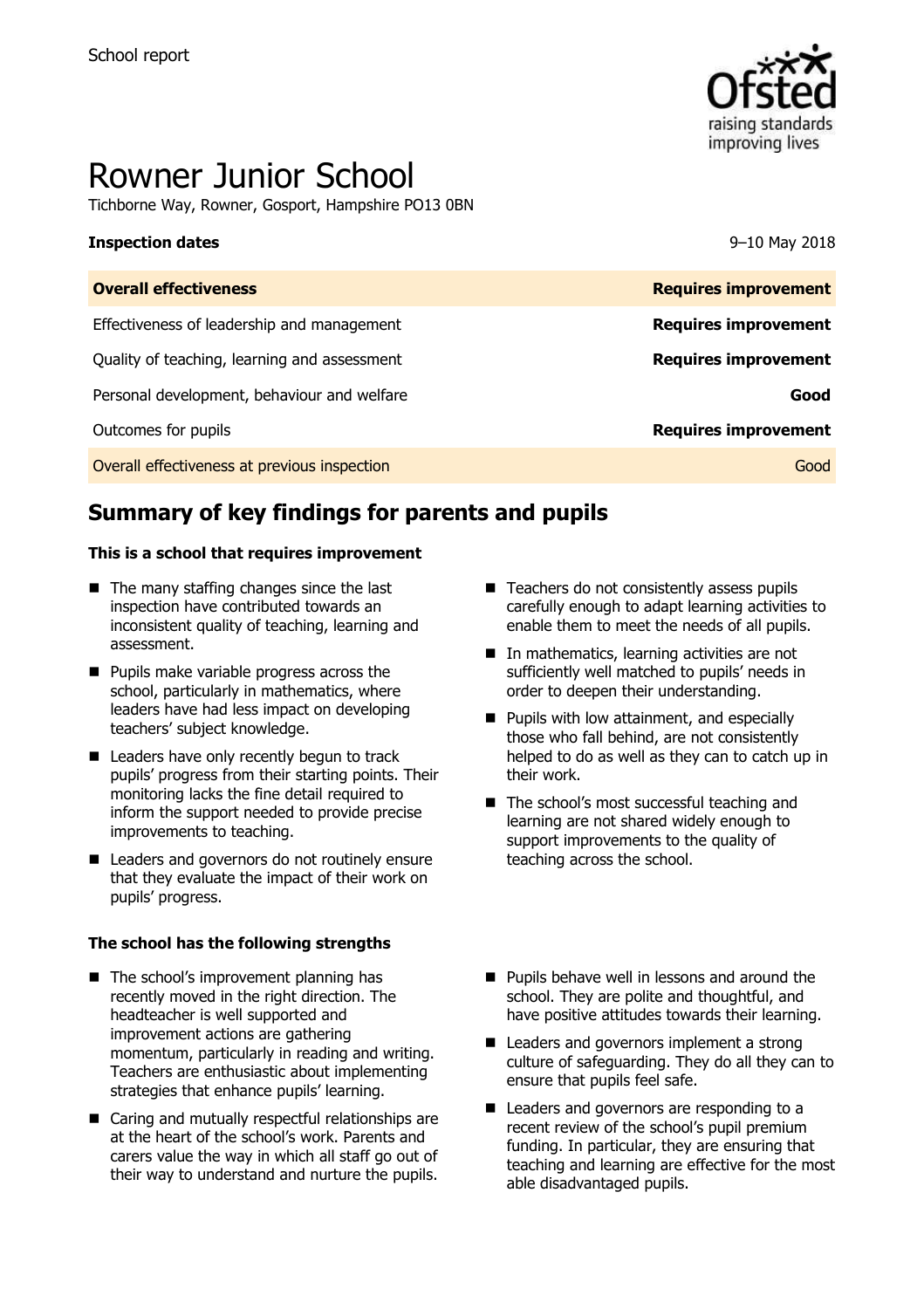

# **Full report**

### **What does the school need to do to improve further?**

- Improve the effectiveness of leadership and management at all levels of the school by:
	- refining the use of pupils' progress information to focus precisely on the next steps that will improve teaching and learning
	- deepening the school's focus on the progress of pupils with low attainment, including those who need to catch up
	- ensuring that all leaders evaluate the impact of their improvement actions on pupils' progress
	- strengthening the leadership of mathematics.
- Improve the quality of teaching and learning across the school, so that it is at least good, by:
	- ensuring that teachers match learning activities to meet the needs and abilities of all pupils, particularly for pupils who fall behind and need to catch up on their learning
	- providing pupils with the opportunities to secure and deepen their mathematical understanding
	- building upon recent improvements to teaching and learning in English
	- sharing the school's most effective classroom practice more widely.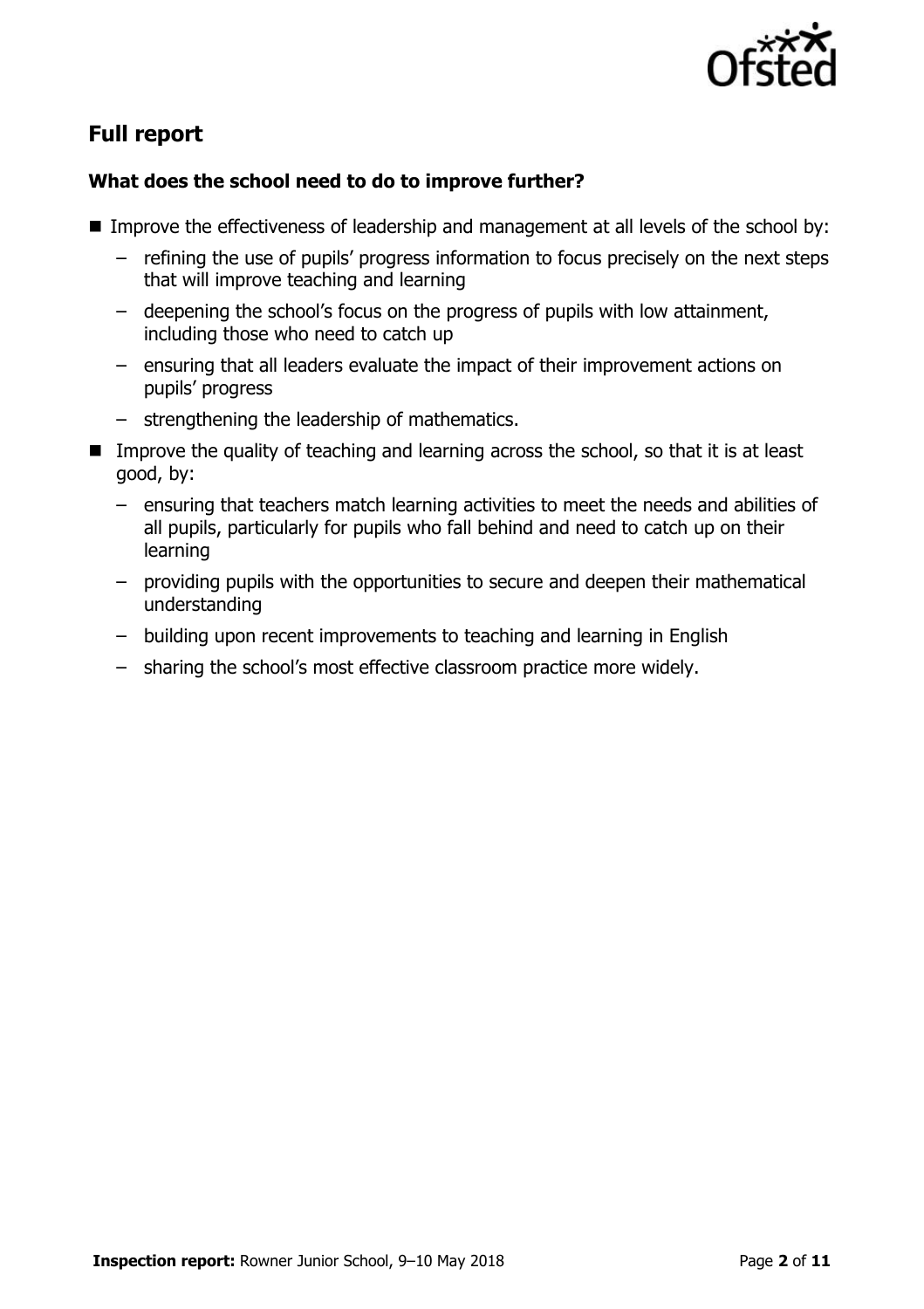

# **Inspection judgements**

#### **Effectiveness of leadership and management Requires improvement**

- In recent years, there has been a slow pace to the school's development. There is greater urgency this academic year, resulting in more rapid improvements to the quality of teaching and learning. However, too many inconsistencies remain across subjects and year groups, and for pupils who have different starting points.
- The headteacher and pupil premium leader understand the school's strengths and weaknesses well. Leaders below them do not have the same shared understanding. They are enthusiastic and want to do their best but some are not sufficiently clear about their responsibilities. Leadership is stronger in some subjects and areas than in others. It has been inconsistent over time in mathematics.
- Some middle- and subject-leader roles are underdeveloped. Leaders benefit from attending local networks of professional support, where they develop expertise. However, middle leaders have not checked on the quality of teaching and learning carefully enough to support the precise next steps that improve teaching in all classes. Nor have they evaluated the impact of their work on raising standards.
- Leaders have only recently begun to focus on pupils' progress from their prior achievement in each of the different subjects. The school's monitoring of pupils' progress is developing through the use of a new tracking tool. However, leaders lack the fine attention to detail that helps to analyse the reasons behind some of the differences in achievement and put corrective actions into place.
- Leaders and governors allocate a high level of funding to support pupils who have special educational needs (SEN) and/or disabilities. A range of additional teaching takes place outside of the classroom, as well as support within the classroom. Leaders do not monitor carefully enough the effectiveness of this provision on pupils' learning across the full range of subjects.
- During the autumn term of 2017, leaders requested an external pupil premium review to help them make better use of the additional funding to help improve achievement for disadvantaged pupils. Both the new role of pupil premium leader and the school's current action plan have led to a sharpening of the school's focus on diminishing the gaps between disadvantaged pupils and their peers. Monitoring information shows that the most able disadvantaged pupils, and those of average ability, are achieving at least in line with their classmates.
- A well-motivated staff team supports the headteacher's clear vision for the school's future. All staff are proud to work at the school. Teachers and support staff welcome the professional training they receive because it helps them to improve their practice. Their training has been particularly effective in supporting classroom management and pupils' behaviour.
- The wider curriculum subjects are grouped together, which promotes links between them whenever possible. Pupils learn to be creative through an approach that aims to respond to questions that invite discovery, such as 'Are all other coastal towns like Gosport?'
- The curriculum provides many enriching opportunities, including exciting trips and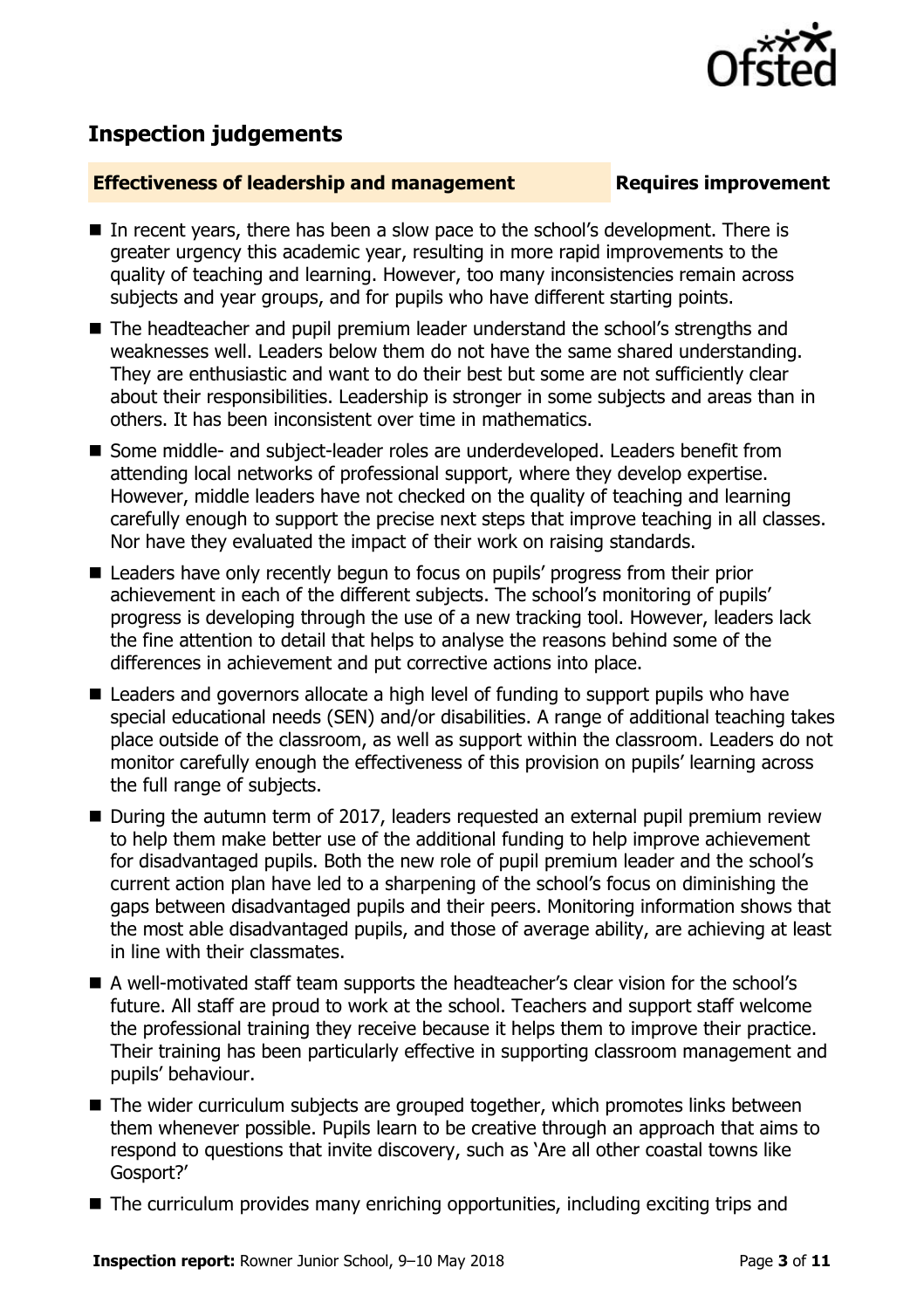

residential experiences. A sleepover at the top of the Spinnaker Tower proved to be especially memorable as part of the school's provision for its many service children. The curriculum is enhanced by a range of clubs and opportunities for pupils to develop skills, such as the recent Rock Challenge, in which the school was a finalist.

- Additional funding for sport is used effectively. Specialist sports coaches lead pupils' physical education lessons and develop teachers' skills. Each year group enjoys the experience of an unusual sport such as rock climbing or ice skating.
- **Parents support their school and recognise the strong contribution it makes to their** children's well-being. Foster carers praise the way in which the school warmly welcomes children looked after. Leaders work collaboratively with carers and social care professionals to understand and meet needs.
- Leaders actively promote pupils' spiritual, moral, social and cultural development through embedded opportunities in the school's everyday routines. Pupils are aware of diversity and the need to treat others as equals. They learn about fundamental British values through the curriculum and in assemblies, and they are encouraged to make links with real-life examples. For example, Year 6 pupils reflected thoughtfully about a country where the population does not currently enjoy individual liberty.

### **Governance of the school**

- The chair of governors knows the school well and is realistic about the school's strengths and areas for development. The governing body currently has some gaps in membership and expertise. Wisely, it has reformed to take these changes into account so that all governors develop skills across all areas of responsibility.
- Governors carry out their safeguarding responsibilities effectively. They ensure that the school makes necessary recruitment checks and they consider site security, identifying ways in which it can be enhanced.
- An autumn-term training session has helped governors to ask purposeful questions of their leaders and to hold them to account for raising standards. Governors have increased the checks they make to ensure that leaders improve the achievement of disadvantaged pupils through effective use of the school's additional funding. A link governor has started to meet the pupil premium leader regularly to discuss the impact of the school's strategy on pupils' progress.
- Governors do not follow through their checks with enough challenge to leaders. They have developed constructive future plans to improve this aspect of their role. The governing body has identified support to develop the skills to challenge the headteacher more effectively.

### **Safeguarding**

- The arrangements for safeguarding are effective.
- Leaders, governors and all staff work as a team to ensure that they keep pupils safe from harm. The school has clear safeguarding procedures and policies in place that everyone understands.
- Leaders are committed to the belief that all adults who work in the school should be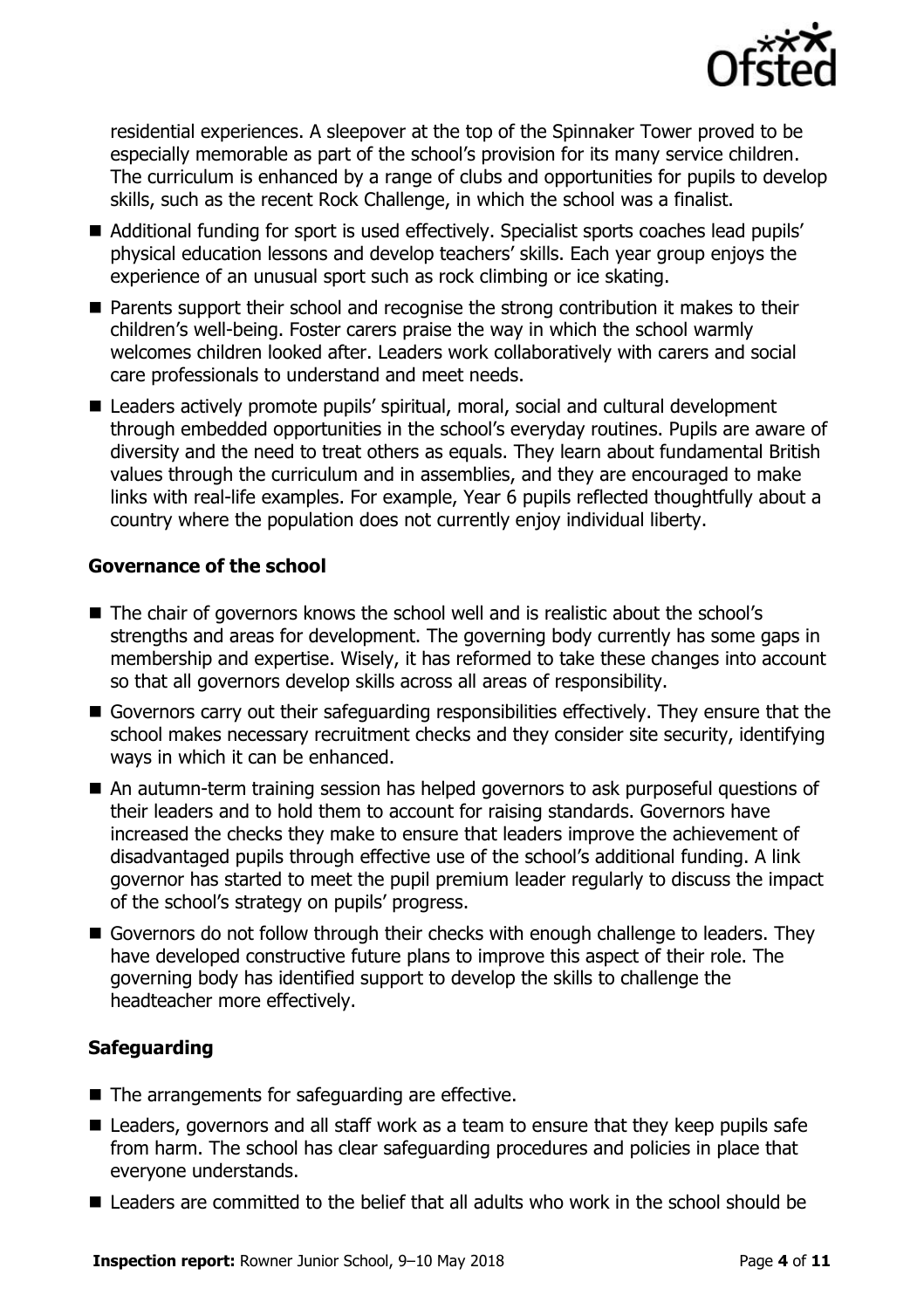

trained from the day they start at the school so that everyone can recognise and report signs of abuse or concerns about a pupil's welfare. The designated safeguarding lead or one of the deputy safeguarding leads is always available to provide additional expertise. These leaders ensure that staff are regularly updated about all aspects of safeguarding.

- There are many pupils whose safety and well-being require careful monitoring, and this is diligently carried out. Leaders are dedicated to providing support to pupils and their families. They readily seek early support from other agencies when necessary and work well with them to provide the additional support that the more vulnerable pupils may need.
- Strong relationships are at the core of the school's approach to pupils' welfare. Pupils say that they can easily talk to an adult if they have any concerns because adults listen to them and respond swiftly and thoughtfully.
- **Pupils say that school feels a safe place to be, and their parents agree. They are** carefully supervised at all times of the school day, and the site is secure. Pupils learn how to keep themselves safe both within school and the wider community and when they use the internet.

### **Quality of teaching, learning and assessment France Requires improvement**

- $\blacksquare$  The quality of teaching is too variable across the school. Although it is improving, especially in English, teachers do not use their assessments of pupils' learning as a matter of course to plan precisely to meet pupils' differing needs. As a result, lesson time is not always well used to ensure that all pupils make equally good progress from their starting points.
- Teachers sometimes give pupils tasks that are too easy, or move pupils on to new work before they have fully understood the previous steps. Pupils' workbooks show that sometimes they work for too long without having a deeper level of challenge. Pupils with low attainment are provided for less well than pupils with average or high attainment.
- In mathematics, the teaching in most year groups tends to focus on covering the planned curriculum at the expense of developing pupils' understanding. Teachers and other adults do not consistently ask questions that help pupils of different abilities to develop and extend their thinking.
- Leaders have recently improved the teaching and learning of writing. Pupils' workbooks show that they write with increasing fluency and grammatical accuracy, and with attention to its purpose. Right from their entry into Year 3, pupils learn to edit their work to make improvements to grammar and vocabulary.
- There are signs that leaders' recent work to develop pupils' reading comprehension skills is resulting in stronger gains in learning. Pupils are increasingly confident in using clues within their reading to make an informed attempt at the meaning of new vocabulary. The school's approach to reading needs more time to have a sustained impact on improving pupils' progress.
- The school's most effective classroom practice takes into account what pupils already know and understand. In these lessons, teachers use assessment well to identify each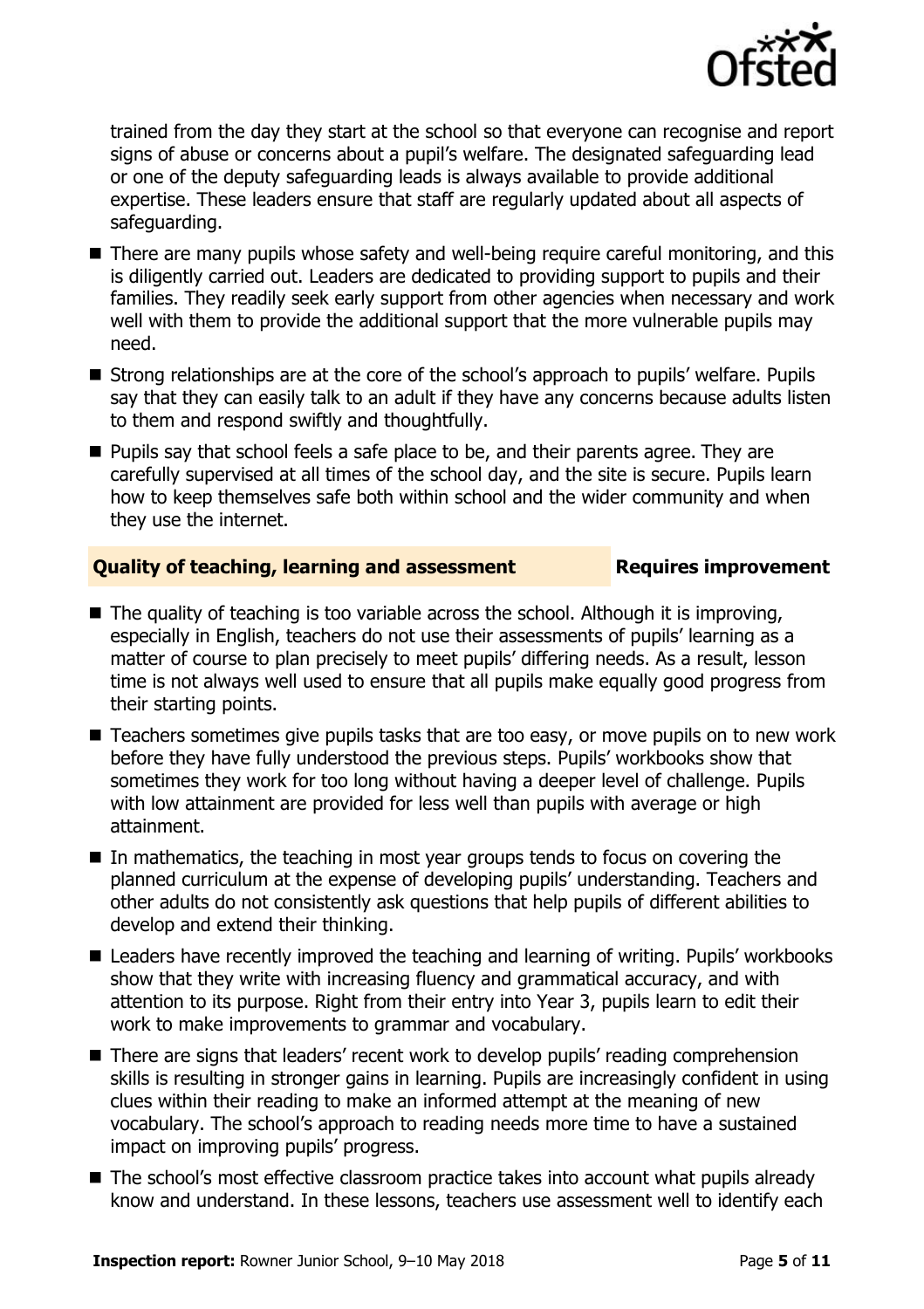

pupil's precise next steps in learning. Pupils say that the feedback that teachers provide helps them to understand what they need to do to improve their work.

■ English and mathematics are supported effectively by other subjects in the wider curriculum. For example, in science and geography, pupils have used graphs to help them to show findings arising from their enquiries. In a Year 3 topic on rivers, pupils studied the book 'The Wind in the Willows'.

#### **Personal development, behaviour and welfare Good**

#### **Personal development and welfare**

- The school's work to promote pupils' personal development and welfare is good.
- A caring ethos permeates the school and nurtures pupils well. Parents and pupils say that the school always makes them feel welcome. Teachers show an interest in pupils as individuals, which develops trust. Pupils know they can ask any adult in school to help them if they have a problem.
- **Pupils show respect towards each other. In lessons, they learn how to take** responsibility for their own and others' well-being. They value the friendships they make while at the school. Years 5 and 6 pupils were insightful when talking about how they can support each other if one of them feels unhappy.
- $\blacksquare$  Pupils say that bullying is rare but that, when it occurs, they know what to do. They are confident that teachers will tackle it quickly and successfully. They understand about the different forms of bullying and realise the damage it can cause to victims.
- Older pupils enjoy having responsibilities that give them an active role that helps the school to run well. They would like the school council to meet more regularly so that they have even more input. Pupils readily support the school's work to think of others who in are difficult circumstances, such as by raising money for charity.

### **Behaviour**

- The behaviour of pupils is good.
- Pupils' conduct is typically good at all times of the school day. They listen to teachers and do as they are asked. Pupils move about the school sensibly and play happily during break and lunchtimes.
- **Pupils know and understand the school's rules. They like earning rewards for** demonstrating the school's values to be a 'growing learner, leader or citizen'. They think consequences are given fairly, and always with a reason. Pupils say they are helped to manage their emotions and, over time, they learn to respond in an acceptable way if their emotions get the better of them.
- There has been an increasing proportion of pupils who present a high level of challenge, some of whom are new to the school. All adults manage behaviour skilfully, helped by whole-staff training to support pupils with social, emotional or mental health difficulties. As a result, there is a declining number of incidents. Pupils told inspectors that classroom behaviour has improved during this academic year.
- Most pupils attend well so that attendance is in line with the national average. Leaders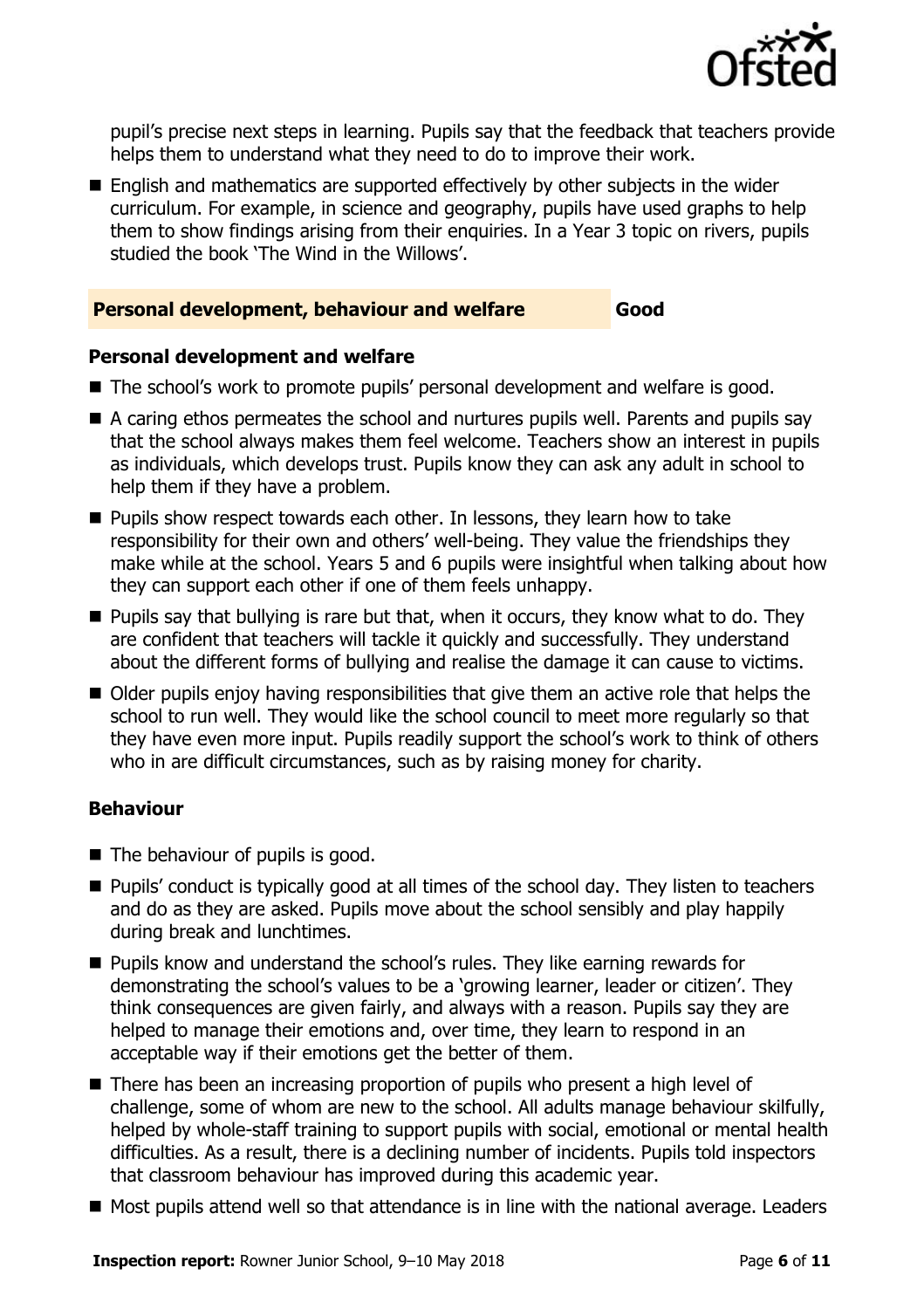

monitor absence effectively and can identify the reasons behind any rise in a pupil's absence. This helps them to take action swiftly when there are difficulties.

Although pupils generally have positive attitudes in the classroom, there are lapses. Sometimes, this is due to the particular circumstances and needs of an individual who has a support plan in place that involves pastoral staff. More often, pupils' lapses in attention occur where learning activities are not well matched to their abilities.

#### **Outcomes for pupils Requires improvement**

- In 2017, the attainment of Year 6 pupils improved. Pupils' progress in reading, writing and mathematics was well below other schools nationally, and particularly in reading and mathematics. Disadvantaged pupils did not make as much progress as other pupils. Pupils who have SEN and/or disabilities made less progress in mathematics than in reading and writing. The most able pupils made broadly average progress.
- The school's current tracking information and pupils' workbooks show that, across the school, pupils make variable progress across the different subjects and year groups. Progress is more inconsistent in mathematics than in reading and writing.
- Disadvantaged pupils make progress that is broadly in line with their classmates when prior attainment is taken into account. However, all pupils with below-average attainment are not consistently supported to make the progress of which they are capable. A high proportion of disadvantaged pupils fall into this group.
- Leaders have recently begun to track pupils' progress more carefully, but their work is not fully developed. Pupils' different rates of progress are not carefully analysed to identify how leaders and teachers can improve their achievement.
- **Pupils who need additional support for their social, emotional and mental health needs** are well supported to make good progress with their behaviour. Their academic progress is not monitored as carefully to ensure that they catch up with their learning.
- Some pupils make strong progress. For example, Year 6 pupils are making rapid progress from their entry point into Year 5 to catch up on prior gaps in learning. In other year groups, disadvantaged pupils with average or high attainment make progress that is at least in line with their classmates.
- Year 6 pupils are increasingly well prepared for secondary school because they have positive attitudes and work hard and with independence. Currently, a rising proportion of pupils are on track to reach age-related expectations compared to last year. However, progress since the start of key stage 2 does not look to be strong.
- Current pupils throughout the school are making better progress in writing than in other areas. The school's recent focus on developing reading comprehension skills is helping pupils to develop their skills more rapidly.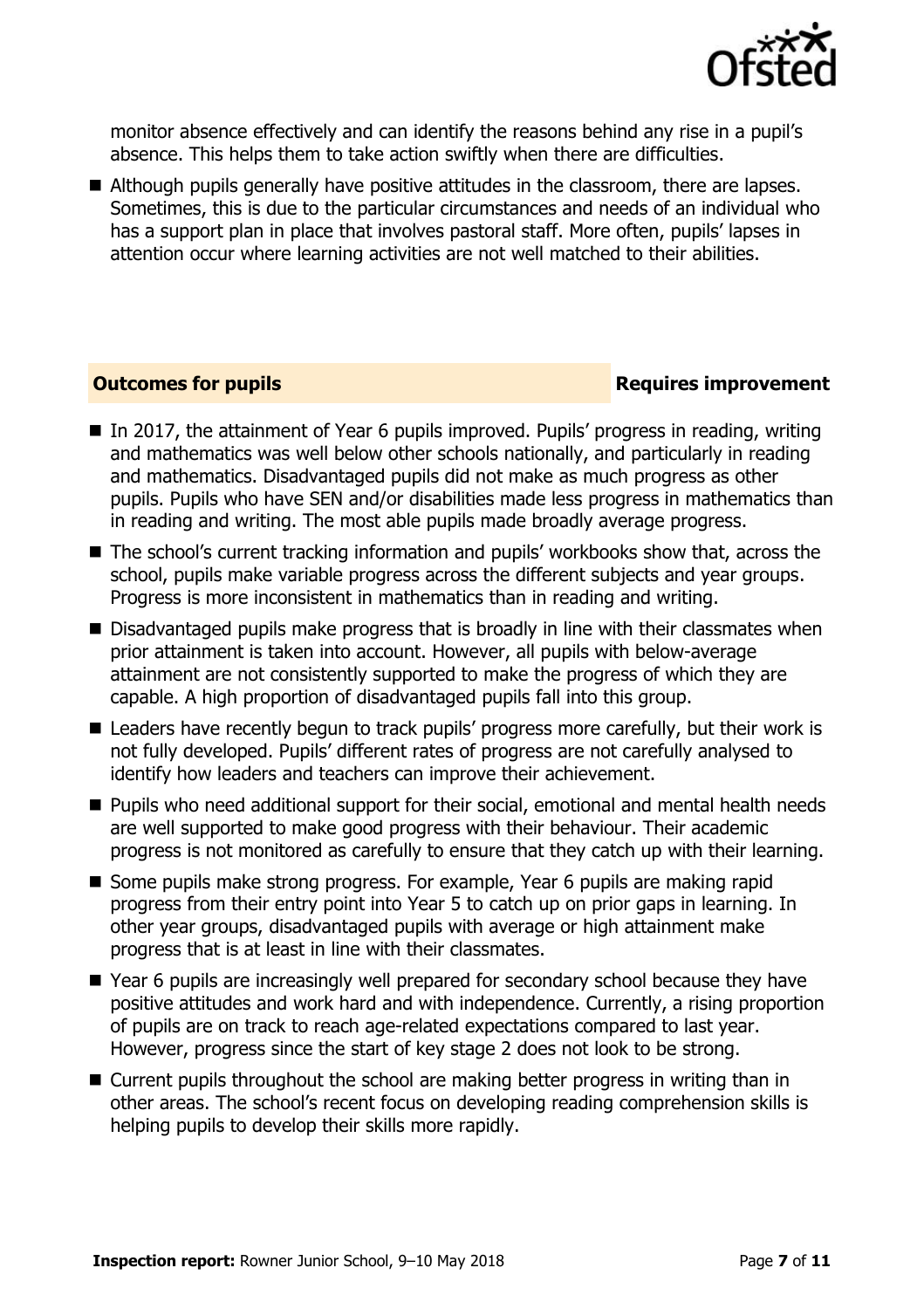

# **School details**

| Unique reference number | 116167    |
|-------------------------|-----------|
| Local authority         | Hampshire |
| Inspection number       | 10040721  |

This inspection of the school was carried out under section 5 of the Education Act 2005.

| Type of school                      | <b>Junior</b>                       |
|-------------------------------------|-------------------------------------|
| School category                     | Maintained                          |
| Age range of pupils                 | 7 to 11                             |
| <b>Gender of pupils</b>             | Mixed                               |
| Number of pupils on the school roll | 240                                 |
| Appropriate authority               | The governing body                  |
| Chair                               | <b>Tracey Robinson</b>              |
| <b>Headteacher</b>                  | Kerry Payne                         |
| Telephone number                    | 01329 280 299                       |
| Website                             | www.rownerjunior.co.uk/             |
| <b>Email address</b>                | headteacher@rowner-jun.hants.sch.uk |
| Date of previous inspection         | 1-2 July 2014                       |

### **Information about this school**

- The current headteacher was appointed in September 2015, and the pupil premium leader, who is the second most senior member of staff, took up post in September 2017. There has been significant staff turbulence since the last inspection. The majority of middle leaders are new to their roles.
- There have been ongoing changes of personnel within the governing body. The chair of governors is newly appointed since the previous inspection.
- The school is smaller than most primary schools, although its roll has recently increased.
- $\blacksquare$  The school has a higher proportion of pupils who are disadvantaged than is seen nationally.
- Around one fifth of pupils in the school are service children.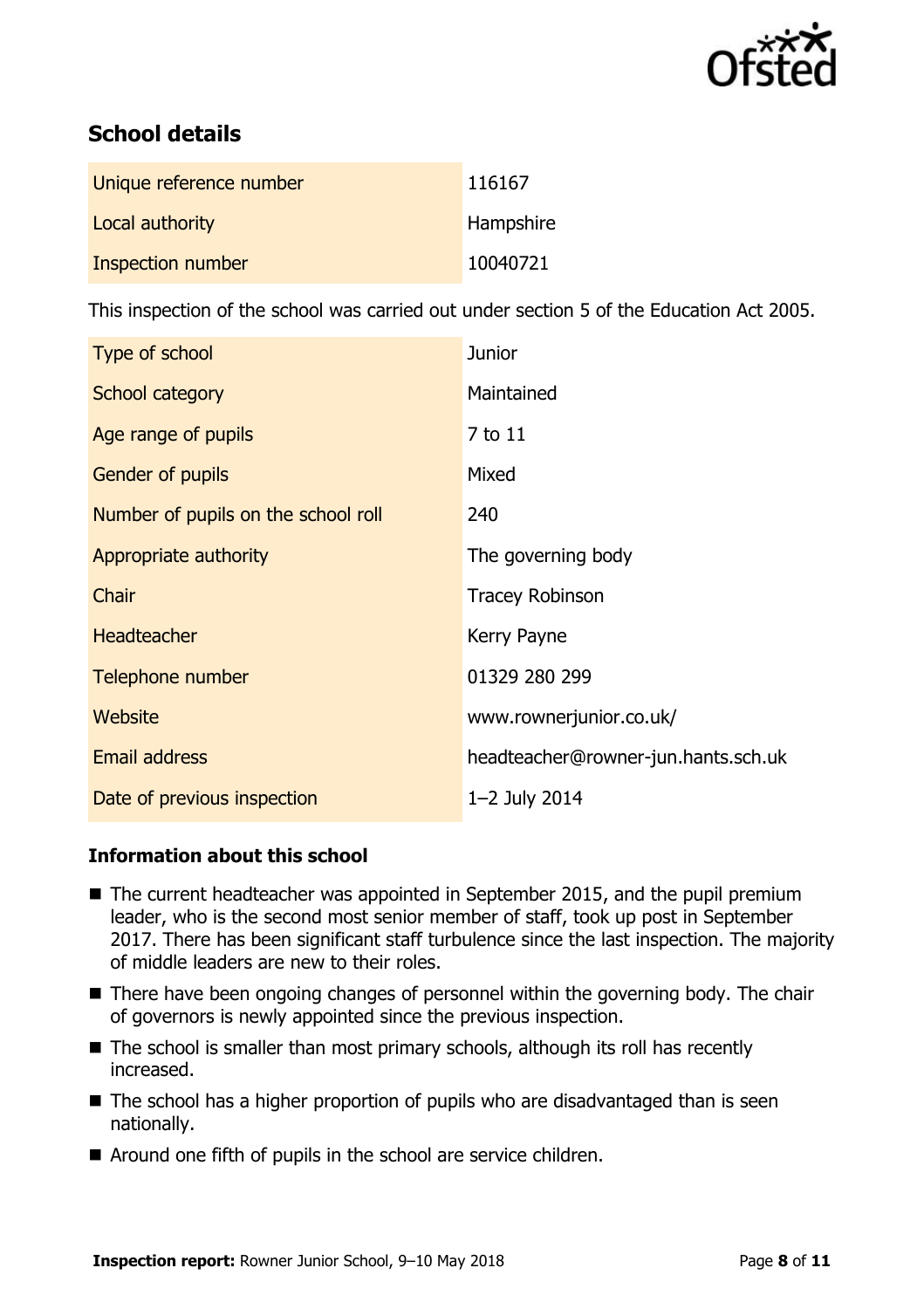

- $\blacksquare$  The proportion of pupils who have SEN and/or disabilities is twice that of primary schools nationally. Of this group, most are identified as having social, emotional and mental health needs.
- A lower-than-average proportion of pupils are from a minority ethnic background.
- The school does not meet requirements on the publication of information about governance on its website.
- The school meets the government's floor standards.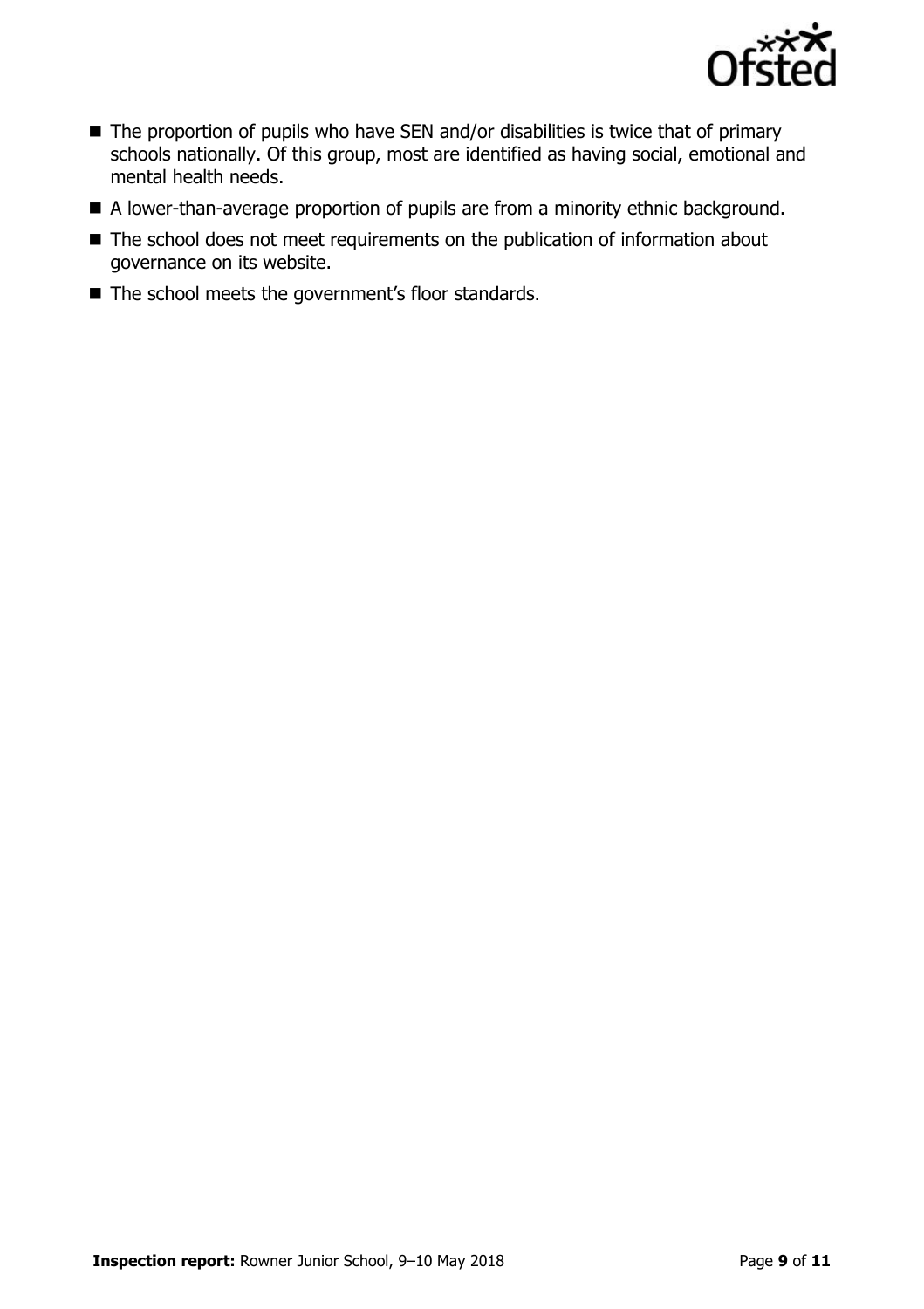

# **Information about this inspection**

- Inspectors visited 19 lessons to look at teaching and learning in all classes. Almost all of these lessons were visited with either the headteacher or pupil premium leader.
- Inspectors examined a range of pupils' work in mathematics, writing and other subjects. They discussed pupils' work and progress with leaders and heard individual pupils read in Years 3 and 6.
- **Inspectors spoke with pupils formally in a meeting and informally around the school.**
- Inspectors took account of the views of 18 parents who responded to Ofsted's online survey, Parent View, and considered 12 free-text responses. Inspectors also spoke with parents as they brought their children to school.
- Inspectors observed pupils' behaviour during lessons, in assembly, at playtimes and lunchtimes, in clubs and when pupils were moving around the school.
- Meetings were held with governors, senior leaders, middle leaders and other staff. Inspectors took into account 20 responses to the staff questionnaire.
- **Inspectors considered a range of documentation, including the school's evaluation of** its own performance and its improvement plan. They discussed with leaders their own views of the school's work and the school's own performance information. Inspectors looked at governing body minutes, the school's website and its policies, the school's record of recruitment checks and leaders' monitoring information.
- Inspectors looked at attendance and behaviour records, and discussed a number of case studies.
- **Inspectors reviewed safeguarding documentation and considered how this related to** the school's daily practice. They spoke with staff and pupils about keeping safe.

### **Inspection team**

Linda Jacobs, lead inspector Contract Contract Ofsted Inspector

Jenny Boyd Ofsted Inspector